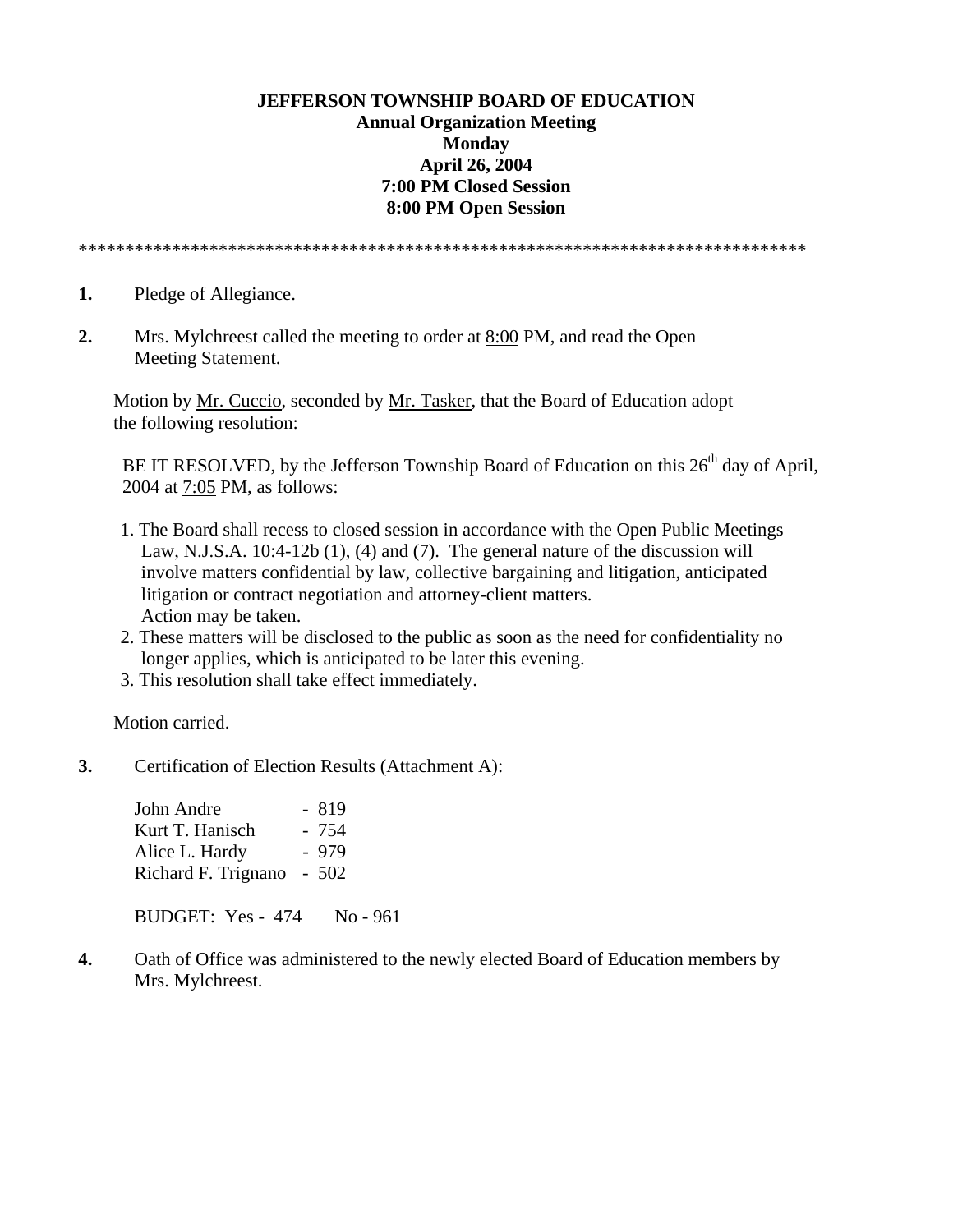| 5. | <b>ROLL CALL:</b>      | Present                | Absent |
|----|------------------------|------------------------|--------|
|    | Mr. Andre              | Χ                      |        |
|    | Mr. Cuccio             | X                      |        |
|    | Mr. Erdmann            | X                      |        |
|    | Mr. Hanisch            | Χ                      |        |
|    | Mrs. Hardy             | Χ                      |        |
|    | Miss Klepp             |                        | Χ      |
|    | Mrs. Muller            | X                      |        |
|    | Mr. Tasker             | $X$ (left at 11:00 PM) |        |
|    | Mrs. Van Houwe         | Χ                      |        |
|    | Miss Alicia Hooper     | Χ                      |        |
|    | Mr. Robert VanderPloeg | X                      |        |

**6.** Nominations for President

Motion by Mr. Erdmann, seconded by Mr. Cuccio, to nominate Mr. Andre for **President** of the Jefferson Township Board of Education.

 Motion by Mr. Cuccio, seconded by Mr. Hanisch, to **close nominations** for President of the Jefferson Township Board of Education.

| Roll call vote: Mr. Andre - Yes Mr. Hanisch - Yes Mr. Tasker - Abstain |                                                        |  |
|------------------------------------------------------------------------|--------------------------------------------------------|--|
|                                                                        | Mr. Cuccio - Yes Mrs. Hardy - Yes Mrs. Van Houwe - Yes |  |
|                                                                        | Mr. Erdmann - Yes Mrs. Muller - Abstain                |  |

Six in favor. Two abstentions. Motion carried.

Roll call vote for President:

|                                                        | Mr. Andre - Yes Mr. Hanisch - Yes Mr. Tasker - Abstain |
|--------------------------------------------------------|--------------------------------------------------------|
| Mr. Cuccio - Yes Mrs. Hardy - Yes Mrs. Van Houwe - Yes |                                                        |
| Mr. Erdmann - Yes Mrs. Muller - Abstain                |                                                        |

Six in favor. Two abstentions. Motion carried.

**7.** Nominations for Vice President

Motion by Mr. Hanisch, seconded by Mr. Erdmann, to nominate Mr. Cuccio for **Vice President** of the Jefferson Township Board of Education.

 Motion by Mr. Erdmann , seconded by Mr. Hanisch, to **close nominations** for Vice President of the Jefferson Township Board of Education.

|                                         |  | Roll call vote: Mr. Andre - Yes Mr. Hanisch - Yes Mr. Tasker - Yes |  |
|-----------------------------------------|--|--------------------------------------------------------------------|--|
|                                         |  | Mr. Cuccio - Yes Mrs. Hardy - Yes Mrs. Van Houwe - Yes             |  |
| Mr. Erdmann - Yes Mrs. Muller - Abstain |  |                                                                    |  |

Seven in favor. One abstention. Motion carried.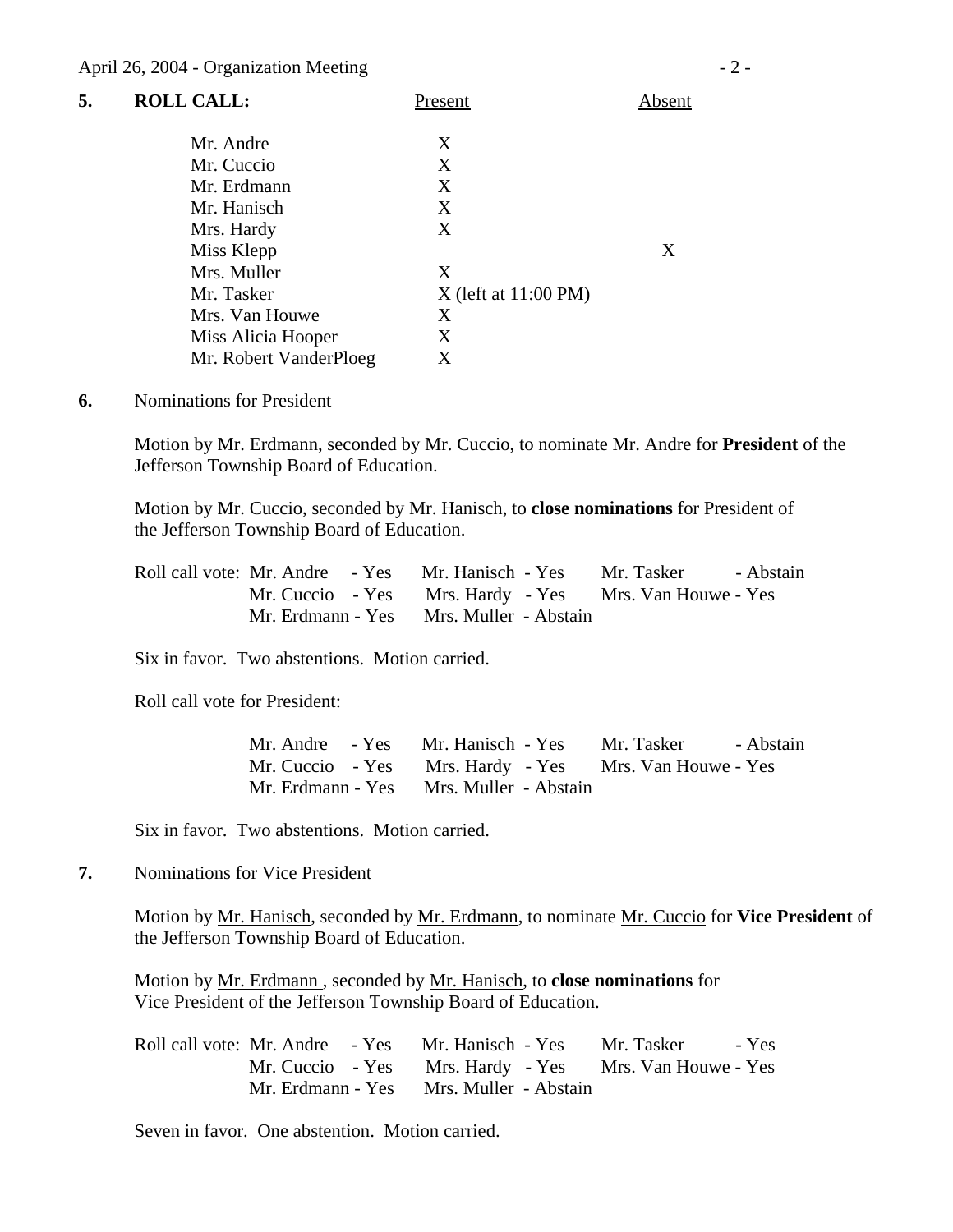Roll call vote for Vice President:

| Mr. Andre - Yes Mr. Hanisch - Yes Mr. Tasker - Abstain |  |  |
|--------------------------------------------------------|--|--|
| Mr. Cuccio - Yes Mrs. Hardy - Yes Mrs. Van Houwe - Yes |  |  |
| Mr. Erdmann - Yes Mrs. Muller - Abstain                |  |  |

Six in favor. Two abstentions. Motion carried.

**8.** Motion by <u>Mr. Tasker</u>, seconded by <u>Mr. Cuccio</u>, that the Jefferson Township Board of Education will hold their 2004-05 **Meetings** in accordance with the scheduled dates shown on the Schedule of Meetings (Attachment B).

| Roll call vote: Mr. Andre - Yes Mr. Hanisch - Yes Mr. Tasker - Yes |                                                        |  |
|--------------------------------------------------------------------|--------------------------------------------------------|--|
|                                                                    | Mr. Cuccio - Yes Mrs. Hardy - Yes Mrs. Van Houwe - Yes |  |
|                                                                    | Mr. Erdmann - Yes Mrs. Muller - Yes                    |  |

All in favor. Motion carried.

Motion by Mr. Tasker, seconded by Mr. Cuccio, to accept the recommendation of the Superintendent to approve and adopt motions 9 through 14, as described below:

- **9.** Motion to appoint Dora E. Mylchreest to serve as **Board Secretary** for the 2004-05 school year.
- **10.** Motion that Dora E. Mylchreest, Board Secretary/Business Administrator be appointed **Purchasing Agent** and **Public Agency Compliance Officer** and is authorized to prepare advertisements, advertise for and receive bids and award contracts pursuant to NJSA 18A:18A-3a, 7a and 37a for the 2004-05 school year.
- **11.** Motion to appoint Dr. Lisa Antunes as **Affirmative Action Officer** for the 2004-05 School Year.
- **12.** Motion to appoint Inez Kraus as **504 Compliance Officer** for the 2004-05 School Year.
- **13.** Motion to appoint Elizabeth Hickey to serve as **Treasurer of School Moneys** for the 2004-05 school year at a rate of \$6,838 per year.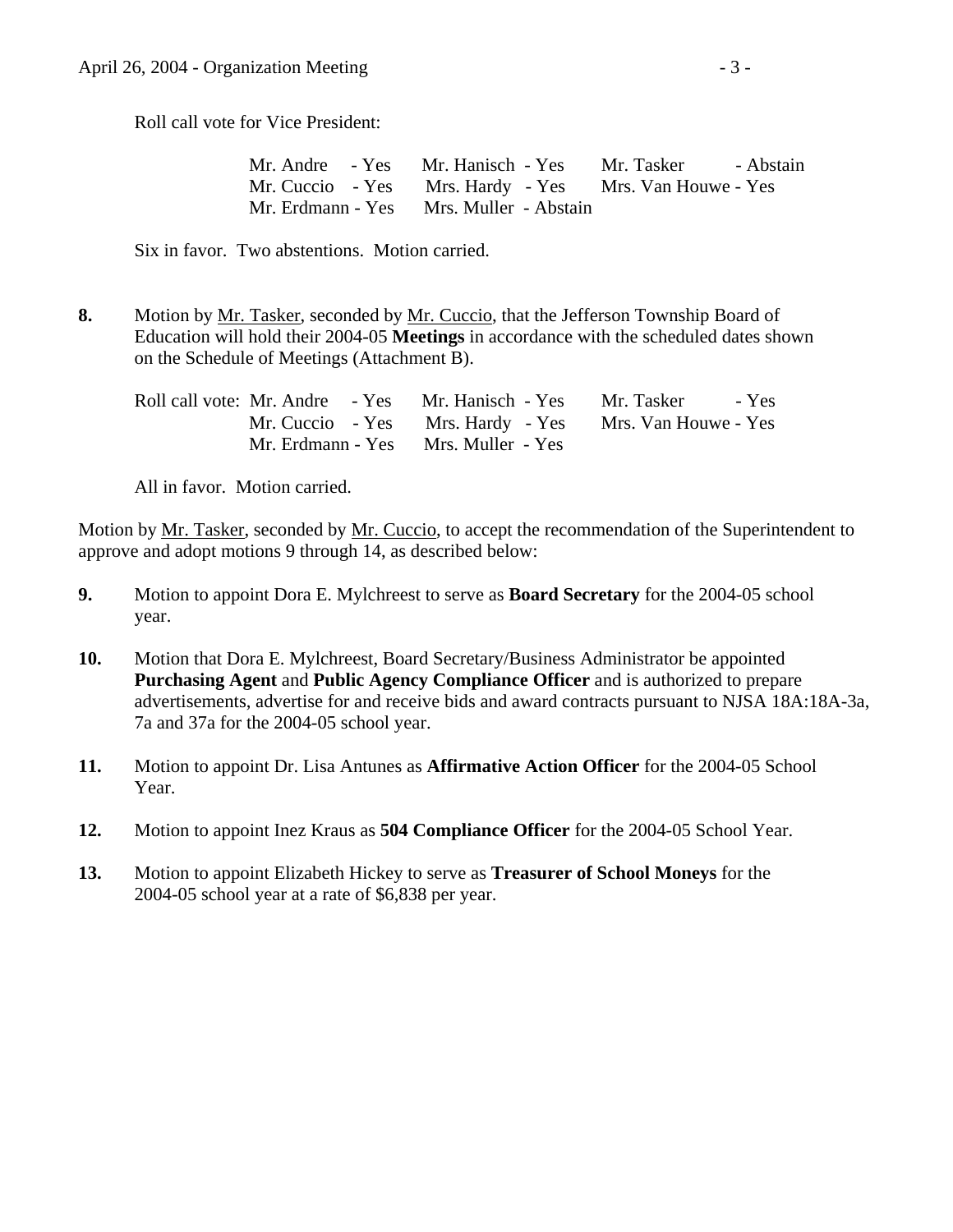**14.** Motion that the New Jersey Herald, Newton, New Jersey and the Daily Record, Morristown, New Jersey be designated as the **Official Newspapers** of the Jefferson Township Board of Education, for the ensuing year; and further, that the Aim Community News, serving the Township of Jefferson, also be designated as an Official Newspaper of the Jefferson Township Board of Education for the 2004-05 school year.

Roll call vote for items 9 through 14:

|                                     | Mr. Andre - Yes Mr. Hanisch - Yes Mr. Tasker - Yes     |
|-------------------------------------|--------------------------------------------------------|
|                                     | Mr. Cuccio - Yes Mrs. Hardy - Yes Mrs. Van Houwe - Yes |
| Mr. Erdmann - Yes Mrs. Muller - Yes |                                                        |

All in favor. Motion carried.

**15.** Motion by <u>Mr. Tasker</u>, seconded by <u>Mr. Cuccio</u>, the following banks be designated as **Official Depositories** for the 2004-05 school year and to approve the Checking Account Numbers / Required Signatories as listed (Attachment C).

> Bank of New York PNC Bank Commerce Bank Lakeland State Bank Fleet Bank First Union Bank Cash Management of NJ Valley National Bank Wachovia Bank

| Roll call vote: Mr. Andre - Yes Mr. Hanisch - Yes Mr. Tasker - Yes |                                                        |
|--------------------------------------------------------------------|--------------------------------------------------------|
|                                                                    | Mr. Cuccio - Yes Mrs. Hardy - Yes Mrs. Van Houwe - Yes |
| Mr. Erdmann - Yes Mrs. Muller - Yes                                |                                                        |

All in favor. Motion carried.

Motion by Mr. Tasker, seconded by Mr. Cuccio, to accept the recommendation of the Superintendent to approve and adopt motions 16 through 35, as described below:

- **16.** Motion to adopt, based on the recommendation of the Superintendent of Schools, the existing **K-12 curriculum, program and services** for the Jefferson Township School District for the 2004-05 school year, or until such time that this Board amends same.
- **17.** Motion to adopt, based on the recommendation of the Superintendent of Schools, that all previous written **by-laws and policies** of this Board of Education be continued in force until such time that this Board amends same.
- **18.** Motion to adopt, based on the recommendation of the Superintendent of Schools, the existing **K-12 textbooks** for the Jefferson Township School District for the 2004-05 school year, or until such time that this Board amends same.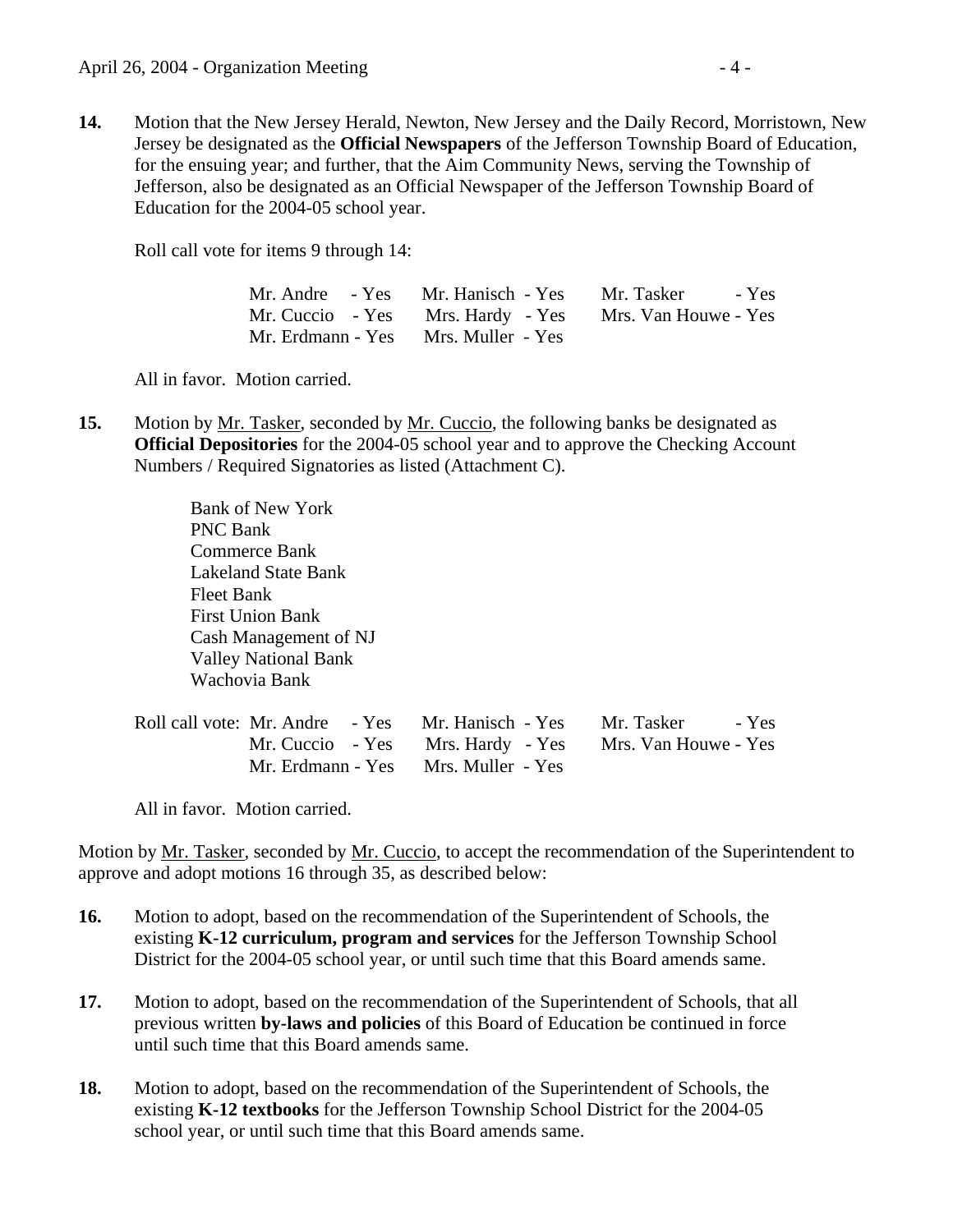- **19.** Motion to approve the appointment of **Ferraioli, Wielkotz, Cerullo & Cuva, P.A.**, School Auditor, per agreement, for the 2004-05 school year
- **20.** Motion to approve the appointment of **Robert Tosti of Wilson, Elser, Moskowitz, Edelman & Dicker LLP**, Board Attorney and Negotiator, per agreement, for the 2004-05 school year.
- **21.** Motion to approve the appointment of **Faridy, Veisz and Fraytak**, Architect of Record, per agreement, for the 2004-05 school year.
- **22.** Motion to approve the appointment of **Hatch Mott MacDonald**, Consulting Engineer of Record, per agreement, for the 2004-05 school year.
- **23.** Motion to approve the appointment of **McManimon & Scotland**, Bond Attorney of Record, per agreement, for the 2004-05 school year.
- **24.** Motion to approve the appointment of **Jean-Paul Bonnet of Skylands Medical Group**, School Medical Inspector of Record, per agreement, for the 2004-05 school year.
- **25.** Motion to approve the appointment of **Epic Construction Management**, Construction Manager of Record, per agreement, for the 2004-05 school year.
- **26.** Motion to approve the appointment of **Finelli Consulting Engineers**, Consulting Engineer of Record, on an as needed basis, for the 2004-05 school year.
- **27.** Motion to approve the appointment of **De Muro Associates**, Consulting Engineer/Surveyor of Record, on an as needed basis, for the 2004-05 school year.
- **28.** Motion to approve the appointment of **Water Management Services, Inc.**, Waste Water Consultant of Record, per agreement, for the 2004-05 school year.
- **29.** Motion to approve the appointment of **Agra Environmental & Laboratory Services**, Drink Water Consultant of Record, per agreement, for the 2004-05 school year.
- **30.** Motion to approve the appointment of **T.L. Groseclose Associates, Inc.**, Student Insurance Agent of Record for the 2004-05 school year.
- **31.** Motion to approve the appointment of **LDP Consulting Group**, Health Insurance Agent of Record for the 2004-05 school year.
- **32.** Motion to approve the appointment of **NJ/ARM**, Investment Manager of Record for the 2004-05 school year.
- **33.** Motion to approve the appointment of **Environmental Remediation & Management, Inc.**, Asbestos Consultant of Record, on an as needed basis, for the 2004-05 school year.
- **34.** Motion to approve the Resolution to Continue Membership and the Indemnity and Trust Agreement in the **Pooled Insurance Program** of New Jersey (Attachment D).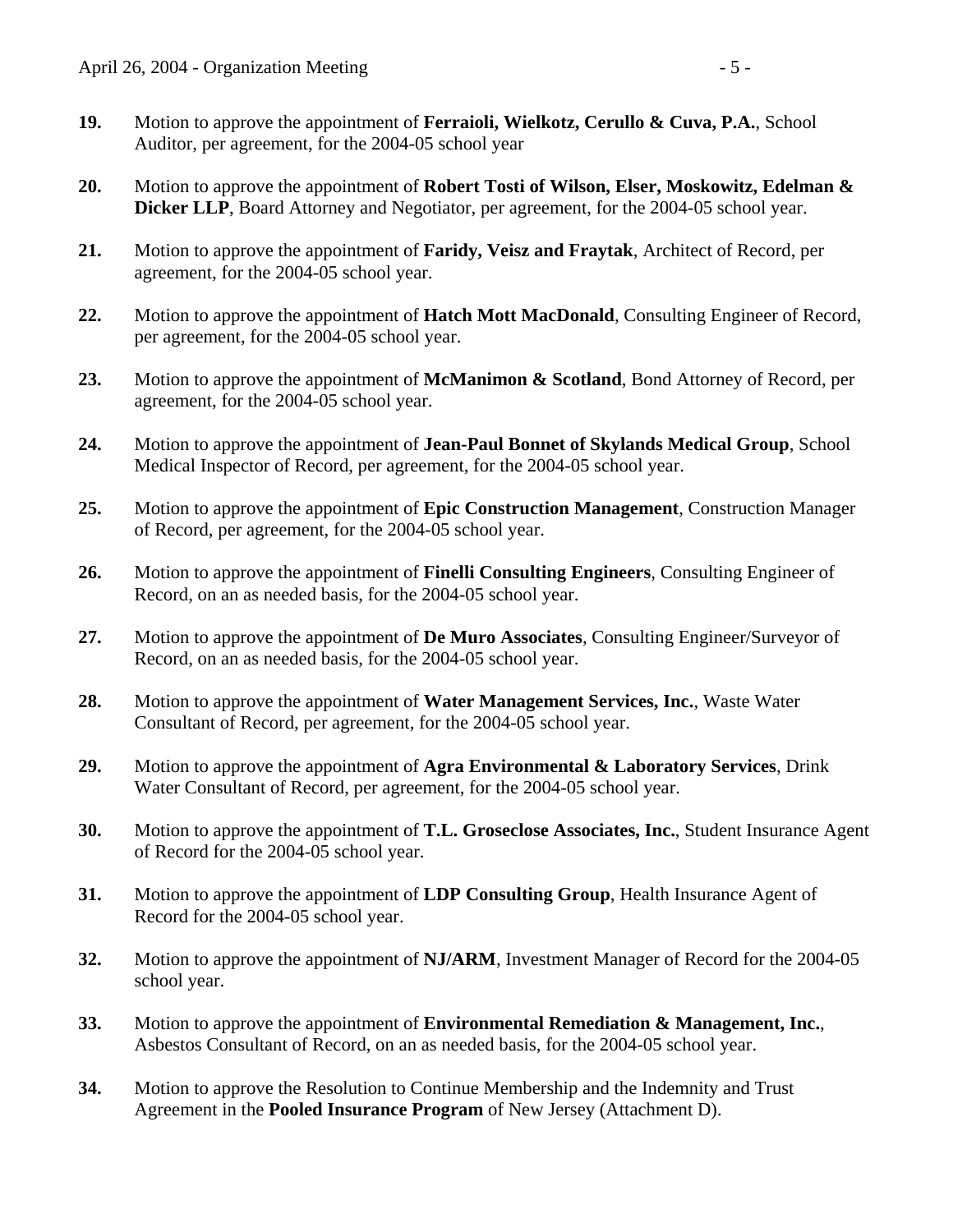April 26, 2004 - Organization Meeting - 6 -

**35.** Motion to approve purchasing for the 2004-05 school year through the **State Contract** vendors and **Morris County Co-op** vendors.

Roll call vote for items 16 through 35:

|  | Mr. Andre - Yes Mr. Hanisch - Yes Mr. Tasker - Yes     |  |
|--|--------------------------------------------------------|--|
|  | Mr. Cuccio - Yes Mrs. Hardy - Yes Mrs. Van Houwe - Yes |  |
|  | Mr. Erdmann - Yes Mrs. Muller - Yes                    |  |

All in favor. Motion carried.

#### **36. PRESENTATION**

 **Report on Construction Related Air Quality and Environmental Conditions – Epic Management, Inc., Envirovision and Environmental Remediation** 

### **COMMENTS FROM THE AUDIENCE**

Comments were made regarding the following:

• In-door air quality

## **37. ADJOURN**

Motion by Mr. Hanisch, seconded Mr. Cuccio, that the meeting adjourn at 11:04 PM.

Respectfully submitted,

 Dora E. Mylchreest Board Secretary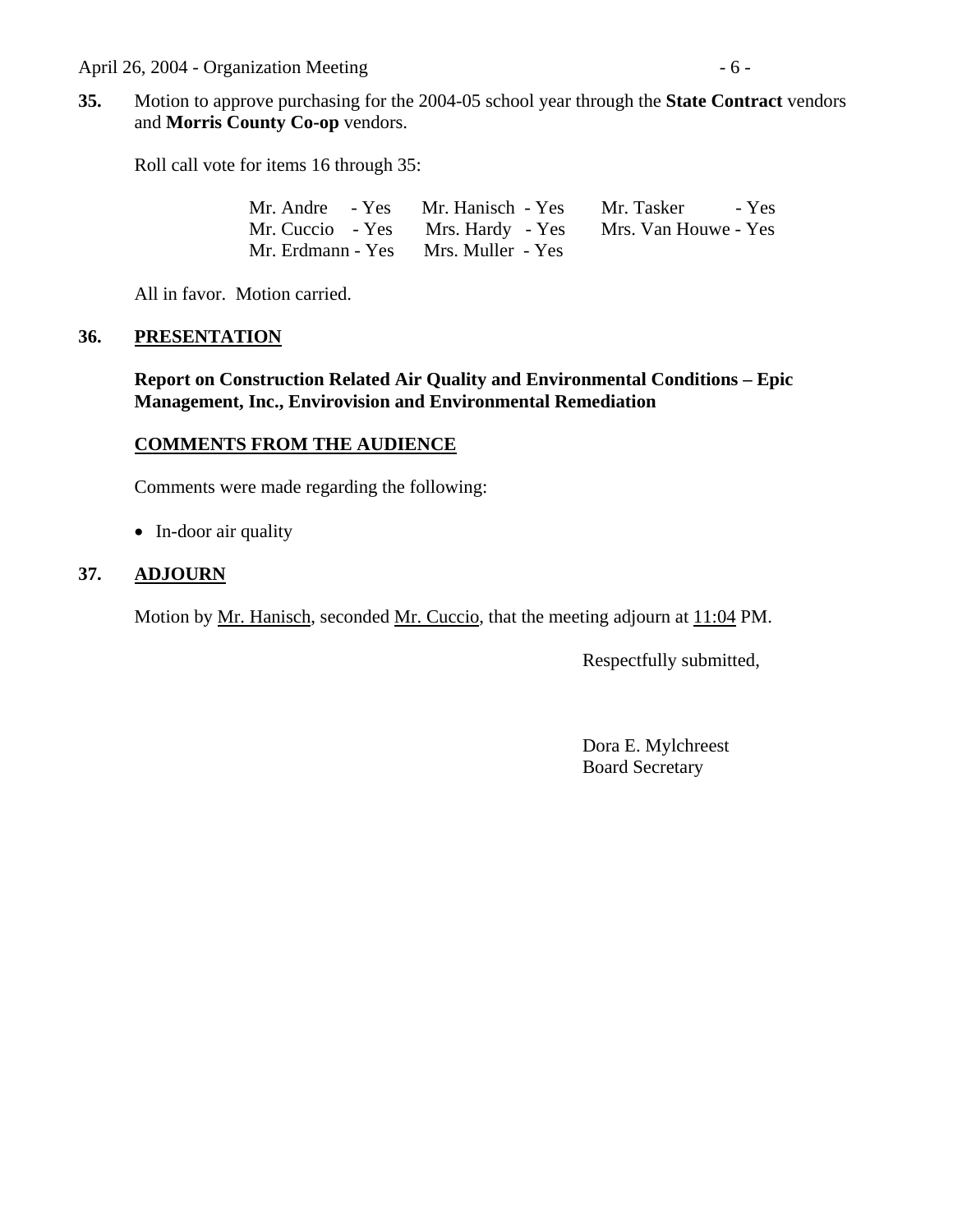#### Attachment B

### JEFFERSON TOWNSHIP BOARD OF EDUCATION

### Schedule of Meetings

## May 2004 - April 2005

#### **\***CONFERENCE MEETING **\***REGULAR MEETING

| Monday, May 17, 2004        |
|-----------------------------|
| Monday, June 21, 2004       |
| Monday, July 19, 2004       |
| Monday, August 16, 2004     |
| Monday, September 20, 2004  |
| Monday, October 18, 2004    |
| Monday, November 15, 2004   |
| Monday, December 20, 2004   |
| Monday, January 17, 2005    |
| *Tuesday, February 22, 2005 |
| Monday, March 21, 2005      |
| Monday, April 18, 2005      |
|                             |

 NOTE: All meetings will convene into closed session at 7:00 PM followed by the public portion of the meeting commencing at 8:00 PM. A closed session may also be held following the public session, as needed. All meetings will be held in the Jefferson Township Middle School Library, Weldon Road (Milton), Oak Ridge, NJ 07438.

**Each month there are two meetings scheduled, the conference meeting and the regular meeting, however the Board may vote at either meeting.** 

**\*Meeting will be held on Tuesday due to school being closed on Monday.**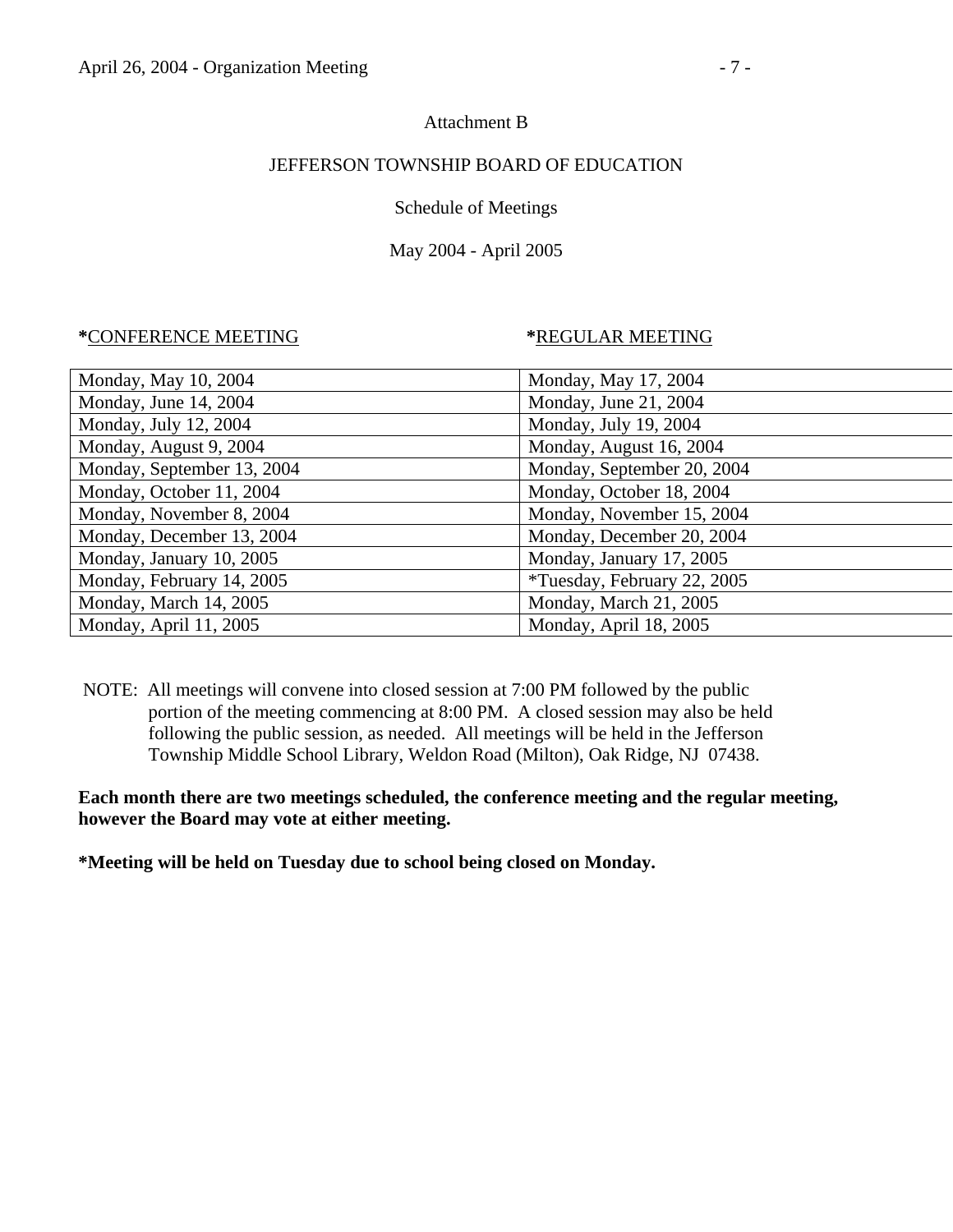| April 26, 2004 - Organization Meeting | $- \lambda -$ |  |
|---------------------------------------|---------------|--|
|                                       |               |  |

| Attachment C                                  |
|-----------------------------------------------|
| Checking Account Numbers/Required Signatories |

| <b>Account Number</b> | <b>Account Name/Signatories</b>                                                                                                |
|-----------------------|--------------------------------------------------------------------------------------------------------------------------------|
| 6101061653            | Business Office Petty Cash/Board Secretary & Superintendent<br>(Board President)<br>Annual District Petty Cash Amount: \$1,500 |
| 554011183             | JTHS Athletic Events Account/Principal & Vice Principal                                                                        |
| 554000610             | JTHS Activity Account/Principal & Vice Principal                                                                               |
| 554011361             | Scholarship Fund Account/Principal & Vice Principal                                                                            |
| 554011019             | JTHS Retired HS Classes/Principal & Vice Principal                                                                             |
| 6101061343            | <b>JTMS</b> Activity Fund/Principal & Secretary                                                                                |
| 6101061246            | E.T. Briggs Activity Fund/Principal & Secretary                                                                                |
| 205006388             | R.F. Drummond Activity Fund/Principal & Secretary                                                                              |
| 554007380             | White Rock Activity Fund/Principal & Secretary                                                                                 |
| 554009855             | Milton Activity Fund/Principal & Secretary                                                                                     |
| 554009820             | Cozy Lake Activity Fund/Principal & Secretary                                                                                  |
| 6101063451            | Stanlick Activity Fund/Principal & Secretary                                                                                   |
| 6101061645            | Hot Lunch Account/Superintendent & Board Secretary                                                                             |
| 6101060762            | Agency/Treasurer of School Moneys (Board Secretary)                                                                            |
| 6101061416            | Payroll/Treasurer of School Moneys (Board Secretary)                                                                           |
| 610106163             | Bond & Coupon/Board Secretary, Treasurer of School Moneys &<br><b>Board President</b><br>(Board Vice President)                |
| 6101081158            | General/Board Secretary, Treasurer of School Moneys & Board<br>(Board Vice President)<br>President                             |
| 6105540653            | Unemployment Trust Fund/Treasurer of School Moneys & Board<br>Secretary                                                        |

**\*Alternate Signatory appears in parenthesis.**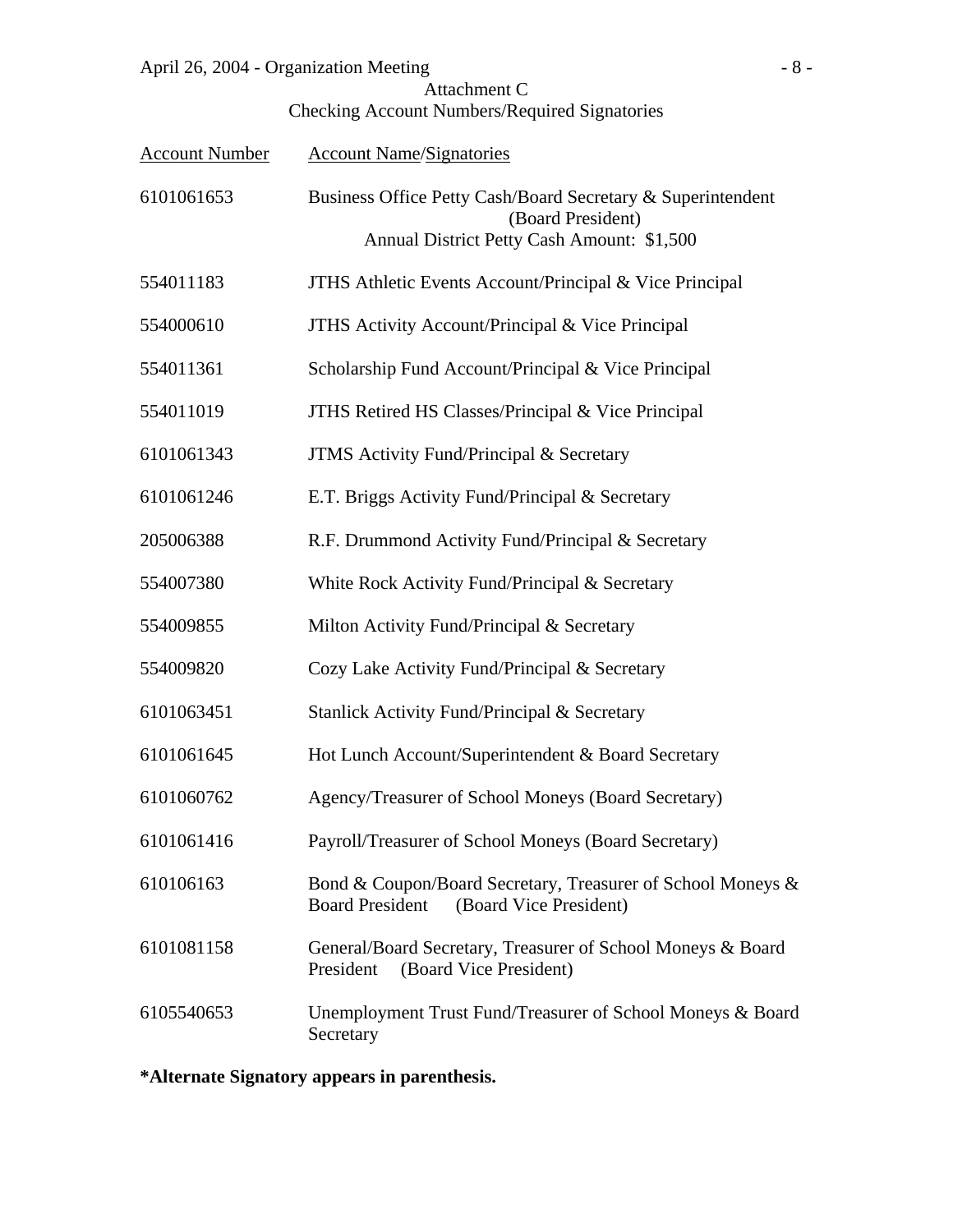#### April 26, 2004 - Organization Meeting  $-9$  -**RESOLUTION TO CONTINUE MEMBERSHIP IN THE POOLED INSURANCE PROGRAM OF NEW JERSEY**

**WHEREAS**, a number of Boards of Education in Morris County have joined together to form a Joint Insurance Pool as permitted by N.J. Title 18A-18B and;

**WHEREAS**, said Pool was approved effective July 1, 1984 by the New Jersey Commissioner of Insurance and has been in operation since that date and;

**WHEREAS**, the Bylaws and regulations governing the creation and operation of this Insurance Pool contain elaborate restrictions and safeguards concerning the safe and efficient administration of the public interest entrusted to such a Pool, and;

**WHEREAS**, the Board of Education of Jefferson Township has determined that membership in the Pooled Insurance Program of New Jersey is in the best interest of the District;

**NOW THEREFORE**, be it resolved that the Board of Education of Jefferson Township does hereby agree to renew membership in the Pooled Insurance Program of New Jersey and hereby accept the Bylaws as approved and adopted. The renewal term is from July 1, 2004 to June 30, 2006.

**BE IT FURTHER RESOLVED** that the Board Secretary/School Business Administrator is authorized to execute the application for membership and the accompanying certification on behalf of the District and;

**BE IT FURTHER RESOLVED** that the Board Secretary/School Business Administrator is authorized and directed to execute the Indemnity and Trust Agreement and such other documents signifying membership in the Pool as are required by the Group's Bylaws and to deliver the same to Executive Director.

\_\_\_\_\_\_\_\_\_\_\_\_\_\_\_\_\_\_\_\_\_\_\_\_\_\_\_\_\_\_\_\_\_\_\_\_\_\_\_\_\_ \_\_\_\_\_\_\_\_\_\_\_\_\_\_\_\_\_\_

School Business Administrator/Board Secretary Date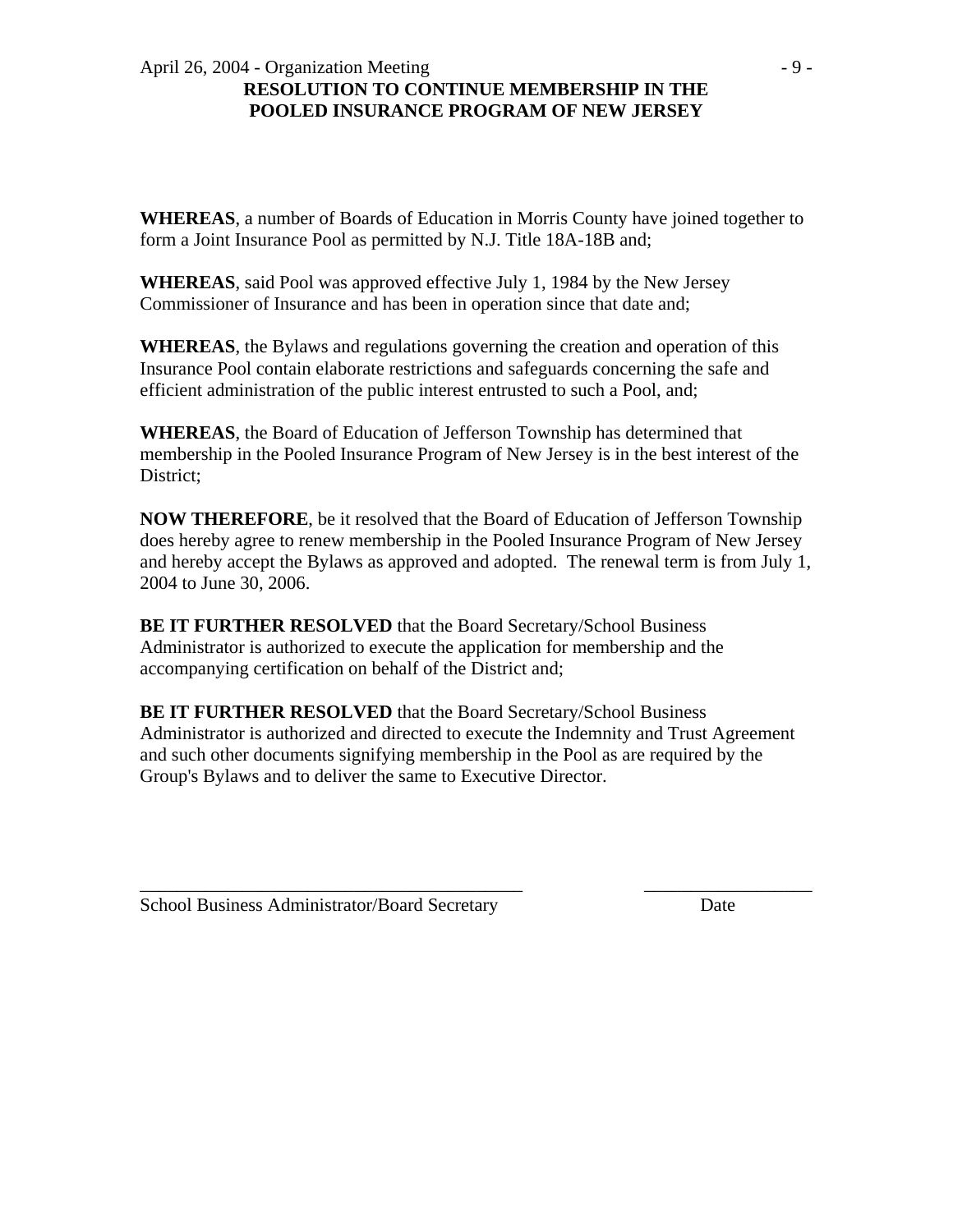## POOLED INSURANCE PROGRAM OF NEW JERSEY FUND MEMBERSHIP, INDEMNITY AND TRUST AGREEMENT

THIS AGREEMENT, made this first day of July 2004 in the County of Morris, State of New Jersey By and Between: POOLED INSURANCE PROGRAM OF NEW JERSEY hereinafter referred to as the Pool; and the Board of Education of Jefferson Township a duly constituted unit of government hereinafter referred to as the Board:

# WITNESSETH:

WHEREAS, several local school districts have collectively formed or are in the process of forming a School Board Pool as such an entity is authorized and describe din NJSA 18A:18B and the administrative regulations promulgated pursuant thereto and;

WHEREAS, the Board has agreed to renew membership in the Pool and to share in the obligations and benefits flowing from such membership with other members of the pool in accordance with and to the extent provided for in the Bylaws of the Pool and in consideration of such obligations and benefits to be shared by the membership of the Pool:

NOW THEREFORE, it is agreed as follows:

1. The Board accepts the Pool's Bylaws as approved and adopted and agrees to be bound by and to comply with each and every provision of the said Bylaws and the pertinent Statutes and Administrative Regulations pertaining to the same.

2. The Board agrees to participate in the Pool with respect to the types of insurance listed in the Board's resolutions.

3. The Board agrees to renew membership in the Pool for the period of Two (2) years, the commencement of which shall be July 1, 2004.

4. The Board certifies that it has never defaulted any claims if self-insured and has not been canceled for non-payment of insurance premiums for a period of at least two years prior to the date hereof.

5. In consideration of membership in the Pool, the Board agrees that is shall jointly and severally assume and discharge the liability of each and every member of the Pool, all of whom as a condition of membership in the Pool, shall execute a verbatim counter-part of this Agreement and by execution hereof the full faith and credit of the Board is pledged to the punctual payment of any sums which shall become due to the Pool in accordance with the Bylaws thereof, this Agreement or any applicable Statute.

6. If the Pool in the enforcement of any part of this Agreement shall incur necessary expense or become obligated to pay an attorney's fees and/or court costs, the Board agrees to reimburse the Pool for all such reasonable expenses, fees and costs on demand.